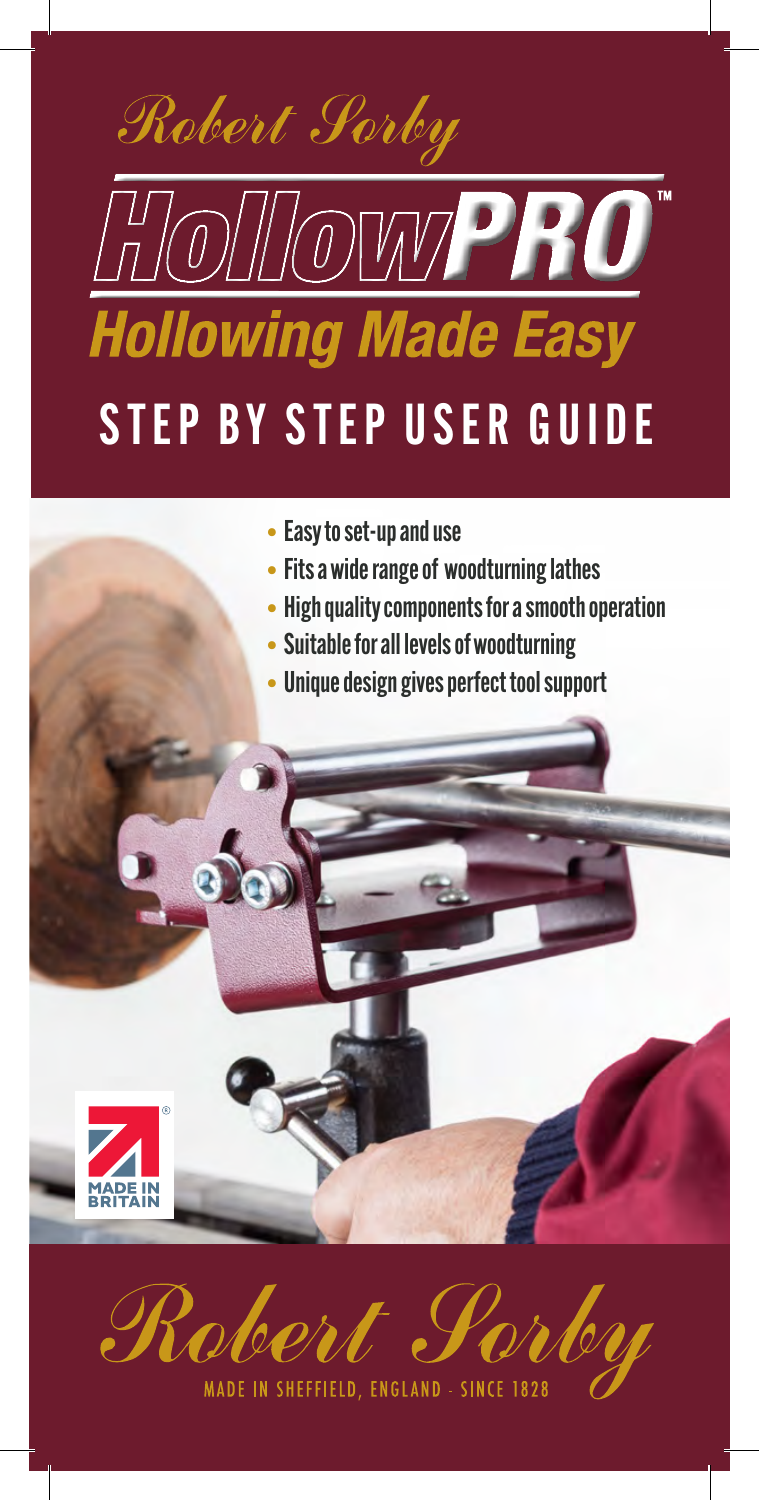### The Robert Sorby HollowPro<sup>™</sup>



**Hollowing Made Easy** 

The Robert Sorby **HollowPro**™ is a very easy to use jig that gives additional tool support when hollowing as well as many other woodturning operations.

The versatile **HollowPro**™ fits a wide range of woodturning lathes by utilising the stems from the Robert Sorby modular tool rest system.

The easy to adjust cantilever action of the clamping rollers, ensures the optimum control for a large selection of tool sizes.

The **HollowPro**™ system can be used with recommended Robert Sorby woodturning tools and most other woodturning tools.



This product must be used with care and appropriate PPE worn during use. Please read before use.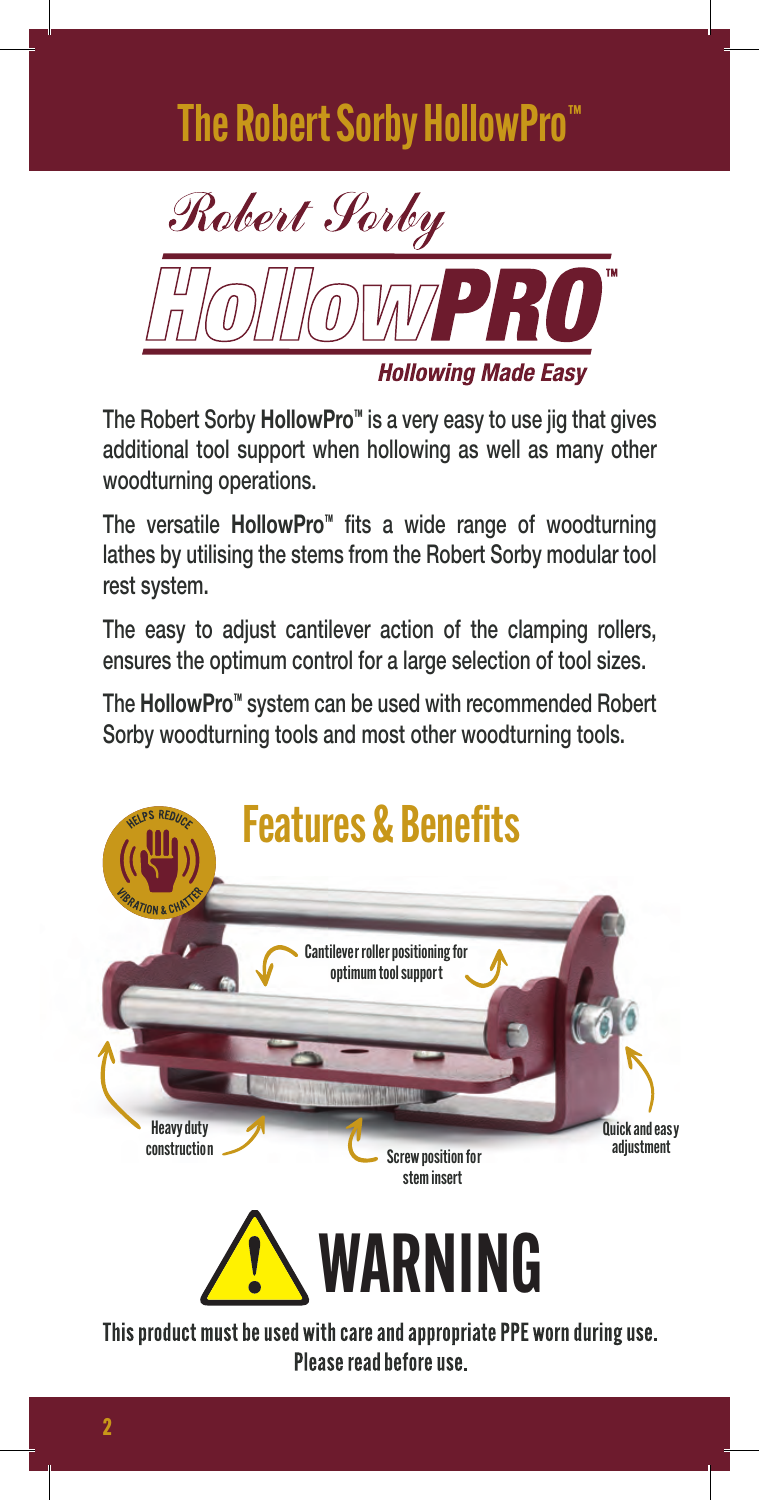## Step-by-Step Guide

#### STEP 1



Turn the **HollowPro**™ over to access the stem fitting location

### STEP 2



Screw the stem into the base of the **HollowPro**™ and lock into position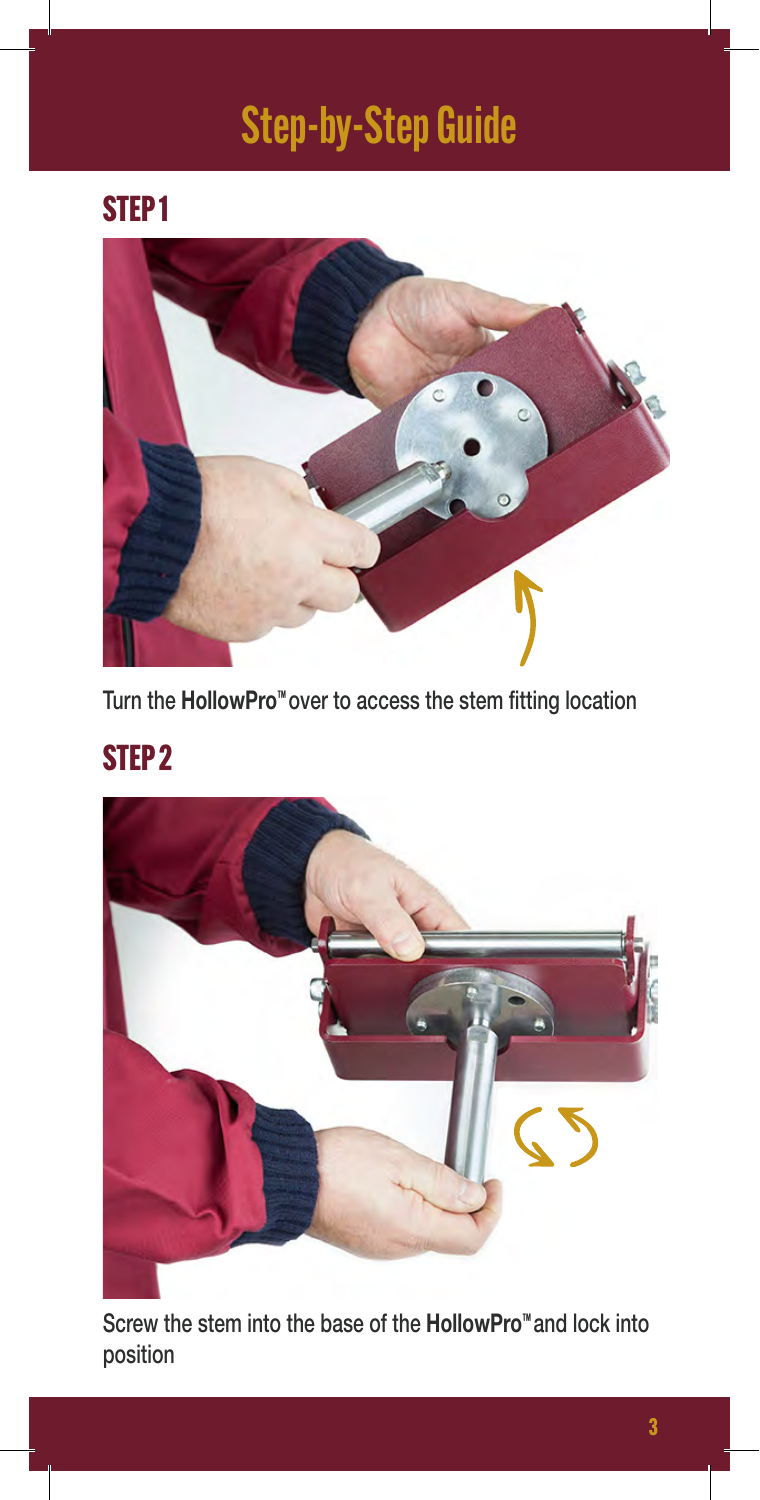### The Robert Sorby HollowPro<sup>™</sup>

#### STEP 3



Insert the stem into the lathe banjo

#### STEP 4



Place the desired tool onto the lower roller and adjust the height of the stem in the banjo, so the cutting edge of the tool is at the required position and lock the stem into place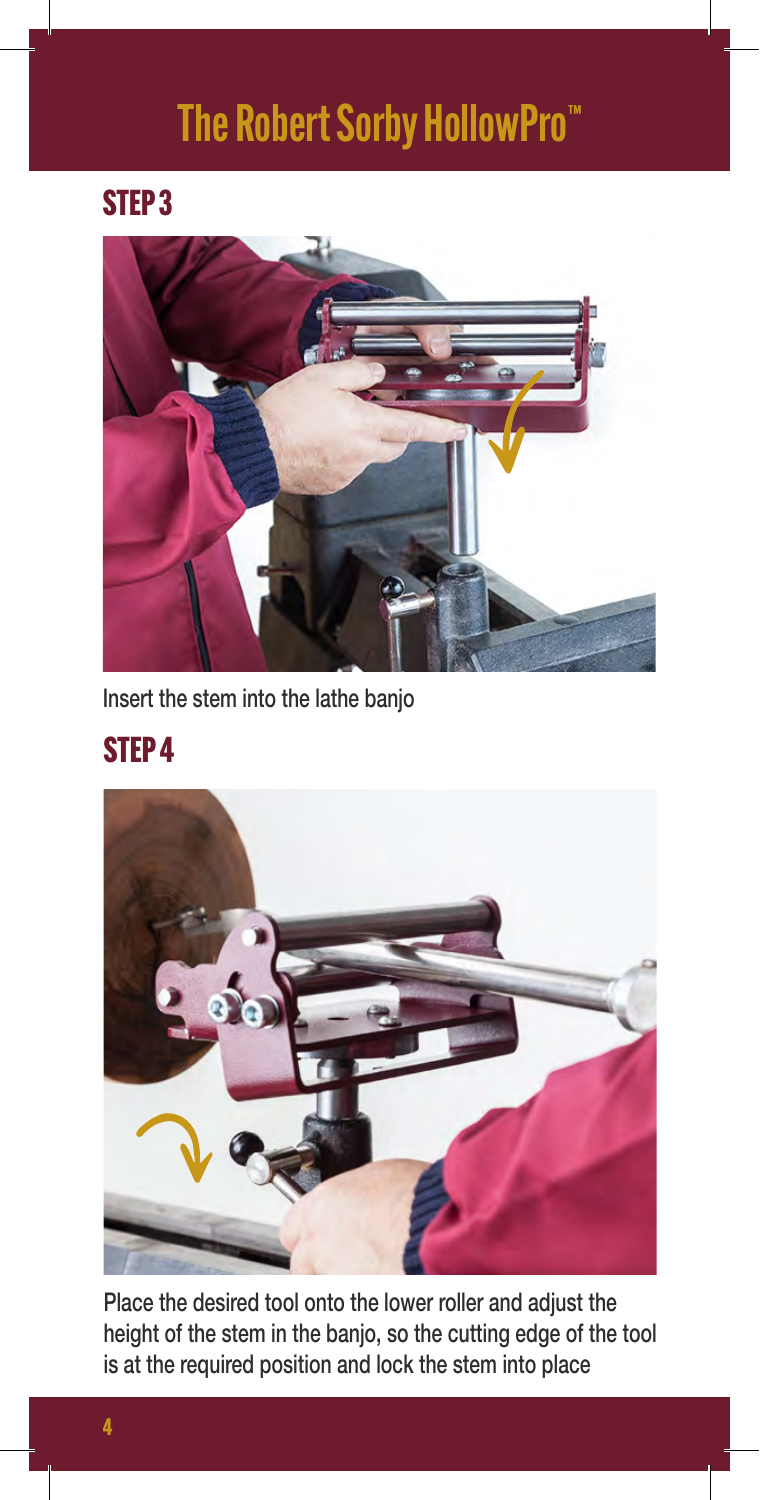## Step-by-Step Guide

### STEP 5



Slacken the cantilever locking screws and adjust the upper roller until it sits securely on the top of the tool shaft and lock into position

#### STEP 6



The rollers allow the user to move the tool lightly from left and right whilst being held securely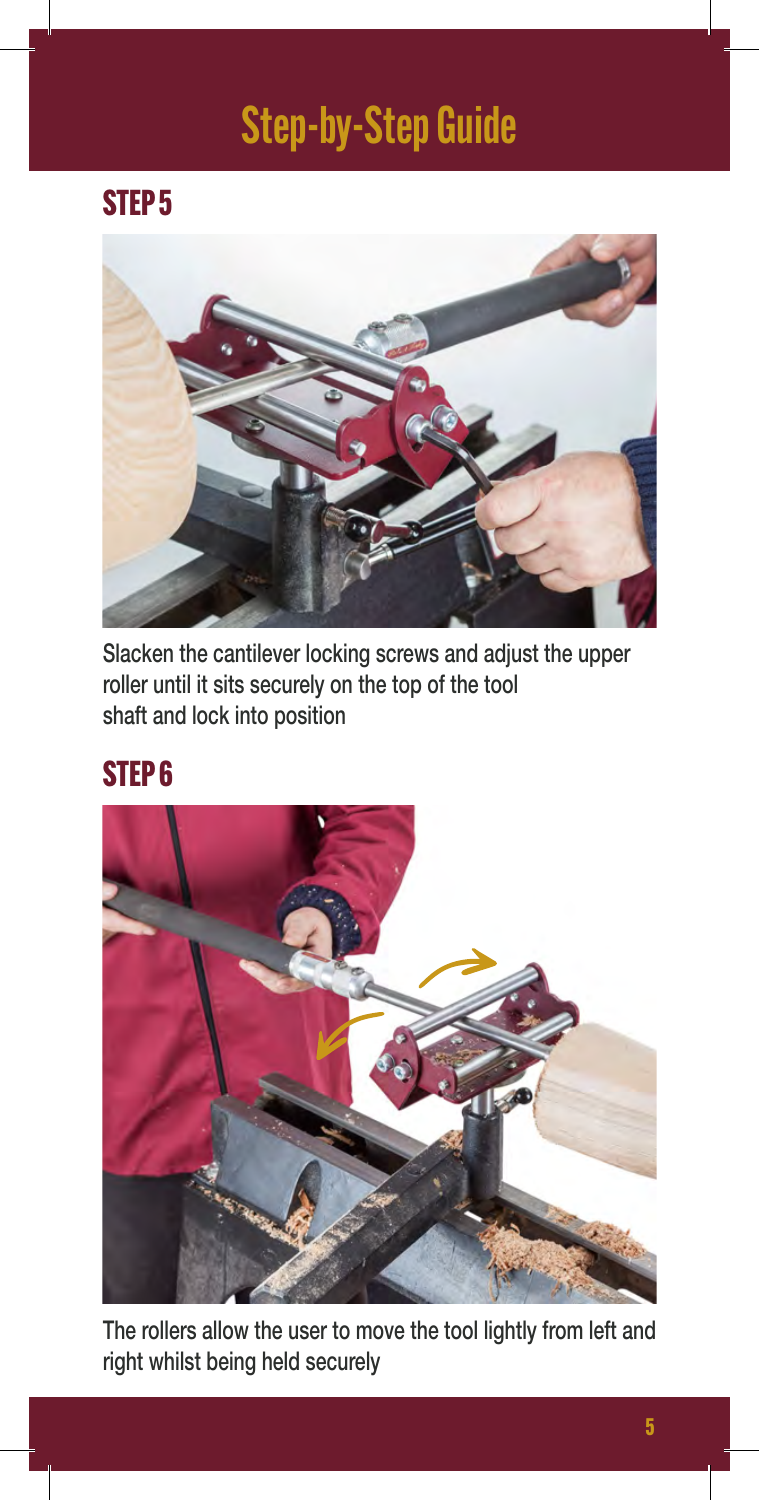# HollowPro™ - Top Tips

- Always ensure that all bolts and locking handles are locked into position before starting to use the HollowPro™
- Ensure the upper roller is sitting securely on the top of the tool without hindering the correct operation
- Maintain tool shaft contact with both rollers at all times during use

For more user information on the HollowPro™, please refer to our website www.robert-sorby.co.uk

### Hollowing and Internal Shaping



Robert Sorby tools recommended for hollowing and internal shaping in conjunction with the **HollowPro**™ are :-

- Sovereign Ultima **SOV16S-ULTS** & **SOV22S-ULTM**
- Swan Neck Hollowing Tools **855** & **859**
- HollowMaster **RS230KT** & Midi HollowMaster **RS130KT**
- Multi-tipped Hollowing Tool **RS200KT** & Midi Multi-Tipped hollowing tool **RS100KT**
- Extra Long Multi-Tipped Hollowing Tool **SOV-RS300**
- Any of the **TurnMaster** Range
- Deep Hollowing Reverse Hooker Tool **RS210**
- Swivel Tip Probes **8801H & 8802H**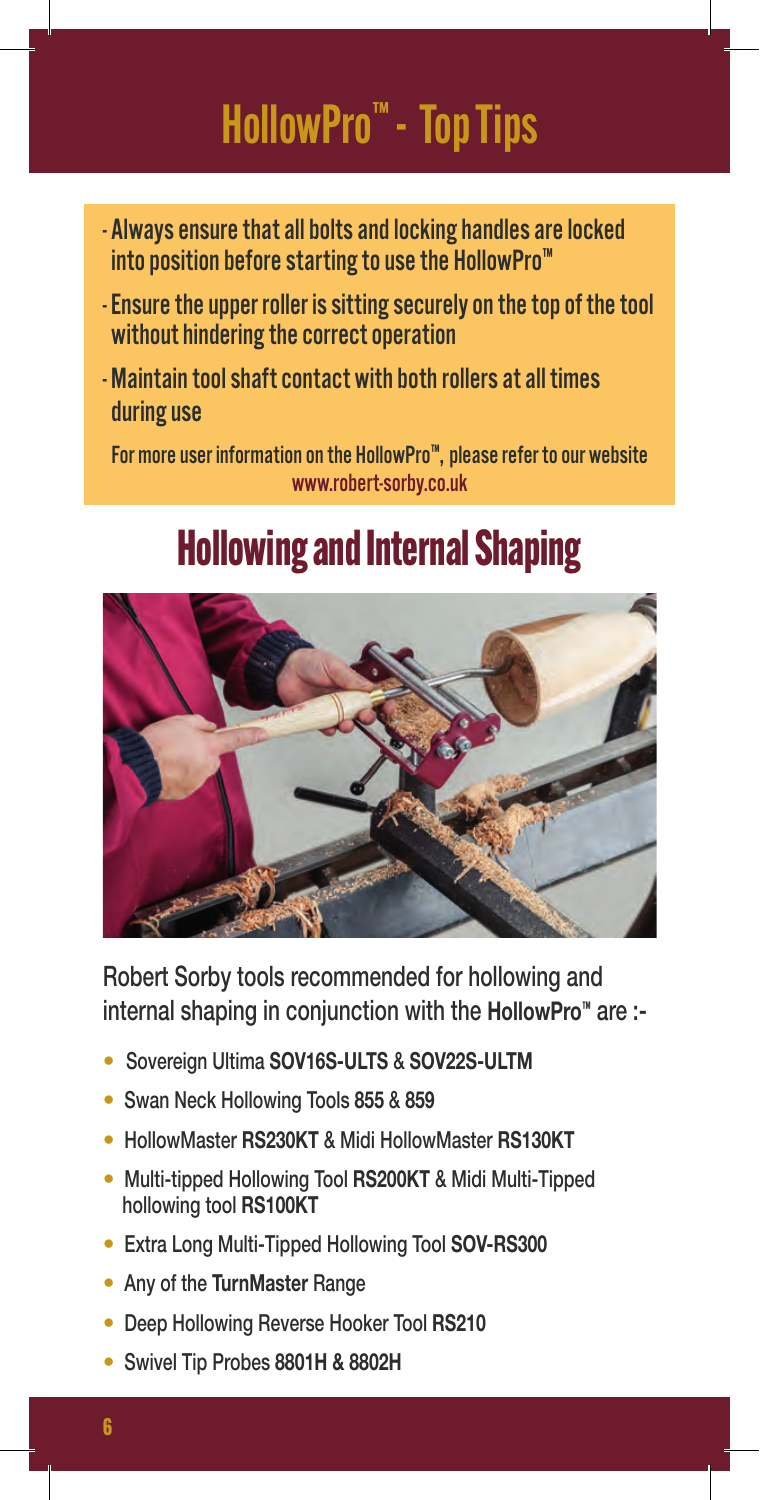# HollowPro™ - Top Tips

### External Shaping, Scraping and Finishing



Recommended **Robert Sorby** tools for external shaping, scraping and finishing to use with the **HollowPro**™ are :-

- Any of the **TurnMaster** Range
- Round Nose Scraper **820H**
- Square End Scraper **823H**
- Curved Scraper **828H**
- Round/Side Scraper **824H**
- Diamond/Side Scraper **825H**
- Heavy Duty Scrapers **8004LH, 8007LH & 8008LH**
- Extra Heavy Duty Scrapers **8012H, 8013H, 8014H** & **8015H**
- Box Hollower **803H**
- Mushroom Tool **804H**